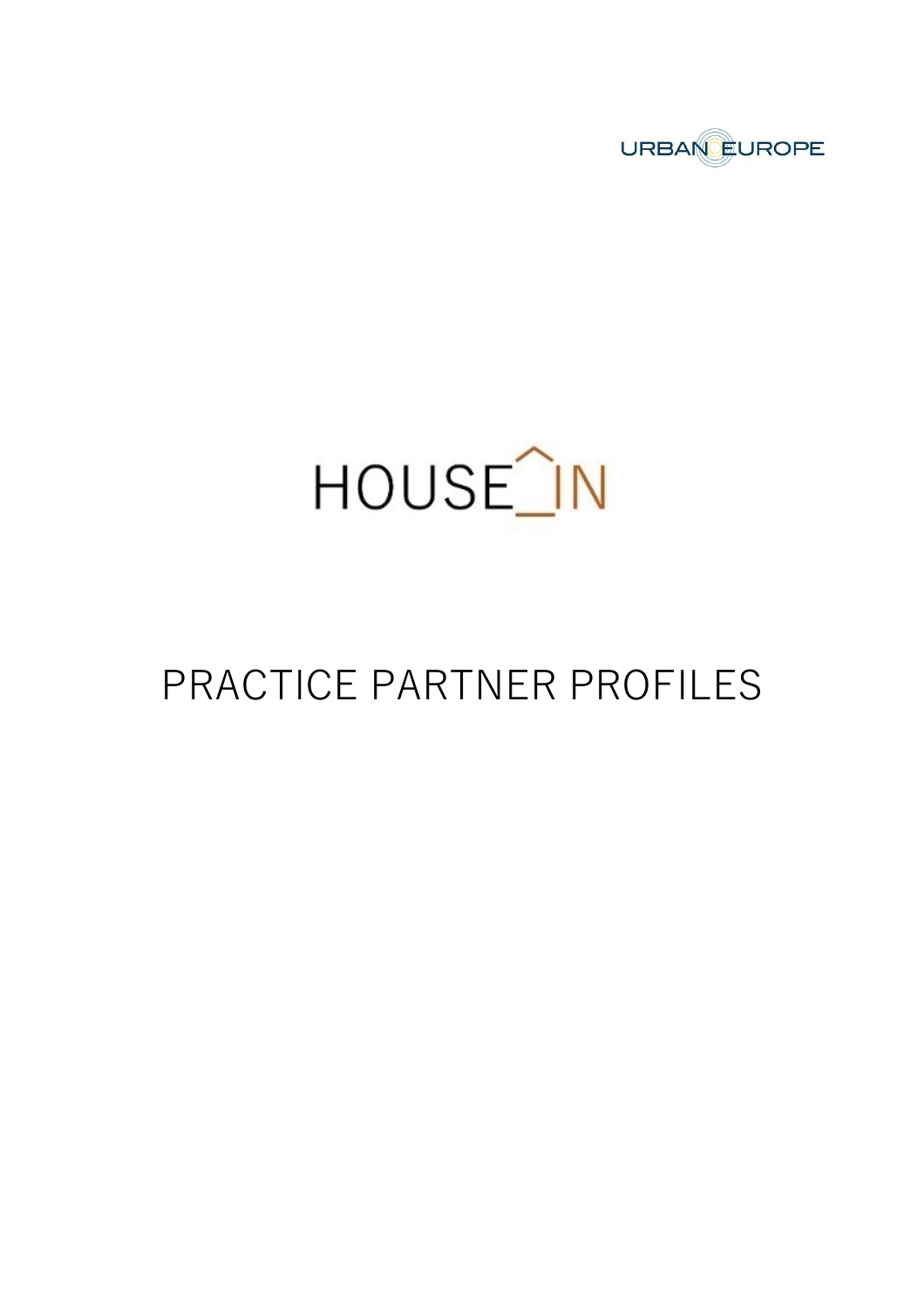#### **Project Coordination**

*Helmholtz Centre for Environmental Research GmbH – UFZ Dept. Urban and Environmental Sociology*

*Dr. Annegret Haase [Annegret.haase@ufz.de](mailto:Annegret.haase@ufz.de)*

*Anika Schmidt [Anika.schmidt@ufz.de](mailto:Anika.schmidt@ufz.de)*

*Leipzig, 2 February 2022*

This collection of practice partner profiles was published within the project "HOUSE-IN: The Housing-*Integration-Nexus: shaping exchange and innovation for migrants' access to housing and social inclusion". The descriptions are based on the partners own descriptions for the profile, the information available on their websites as well as the information by the scientific consortium partners. We thank all partners for their contributions!*

This project is funded within the JPI Urban Europe Calls "Urban Migration"



*[www.ufz.de/house-in](http://www.ufz.de/house-in)*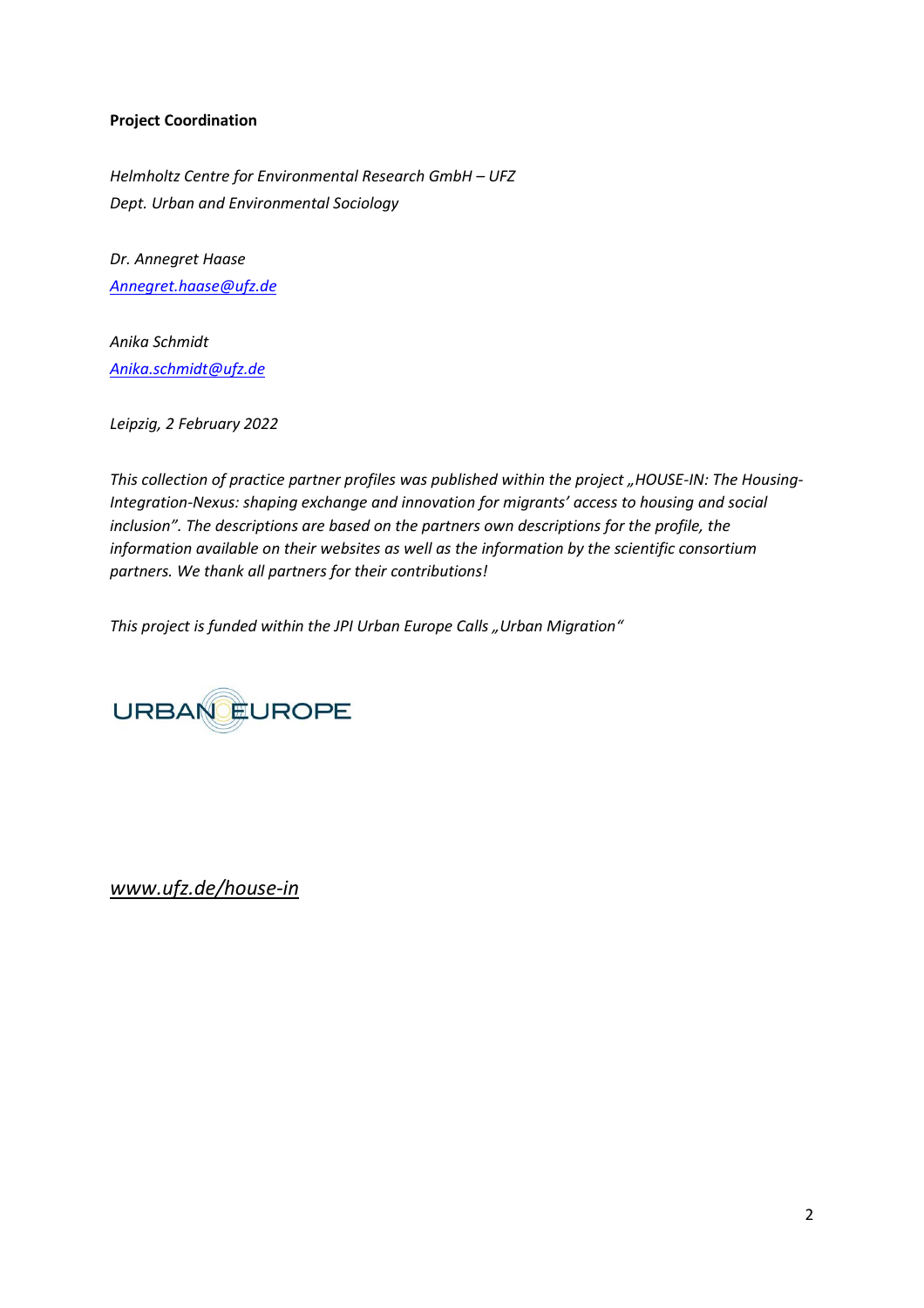#### About the project

Given the context of increased heterogeneous immigration to European cities, HOUSE-IN will discuss existing research findings with respect to a common understanding of a Housing-Integration-Nexus. The project will identify knowledge and implementation gaps towards integrative housing strategies in European cities, while the focus is put on the situation of migrants and refugees. The pivotal question is: How can integration be achieved through inclusive housing strategies in urban neighbourhoods?

To respond to this question, HOUSE-IN will use existing inter-disciplinary and trans-regional knowledge for identifying gaps at the housing-integration intersection, co-create new paradigms of discourse and co-design innovative housing strategies based on a cross-case learning exchange and foster new capacities for policy and action trough building a comprehensive methodology for transfer of knowledge. To reach this, HOUSE-IN will set up Urban Living Labs in the case studies Riga, Vienna, Leipzig and Helsingborg/Lund. This approach can be understood as inter- and transdisciplinary actionoriented/applied research endeavour of iterative learning in order to co-create tailored solutions to real life problems. We intend to bring together the perspectives of scientists, policy-makers, local associations, stakeholders and activists and affected inhabitants in order to identify and jointly address gaps at the intersections of housing and social inclusion.

This collection of **Practice Partner Profiles** should give an overview on the partners involved and their activities related to the Nexus of Housing and Integration.

#### **Content**

| Referat für Migration und Integration der Stadt Leipzig / Department for Migration and Integration |  |
|----------------------------------------------------------------------------------------------------|--|
|                                                                                                    |  |
|                                                                                                    |  |
|                                                                                                    |  |
|                                                                                                    |  |
|                                                                                                    |  |
|                                                                                                    |  |
|                                                                                                    |  |
|                                                                                                    |  |
|                                                                                                    |  |
|                                                                                                    |  |
| Helsingborgshem / Municipal Housing Company of the City of Helsingborg  14                         |  |
|                                                                                                    |  |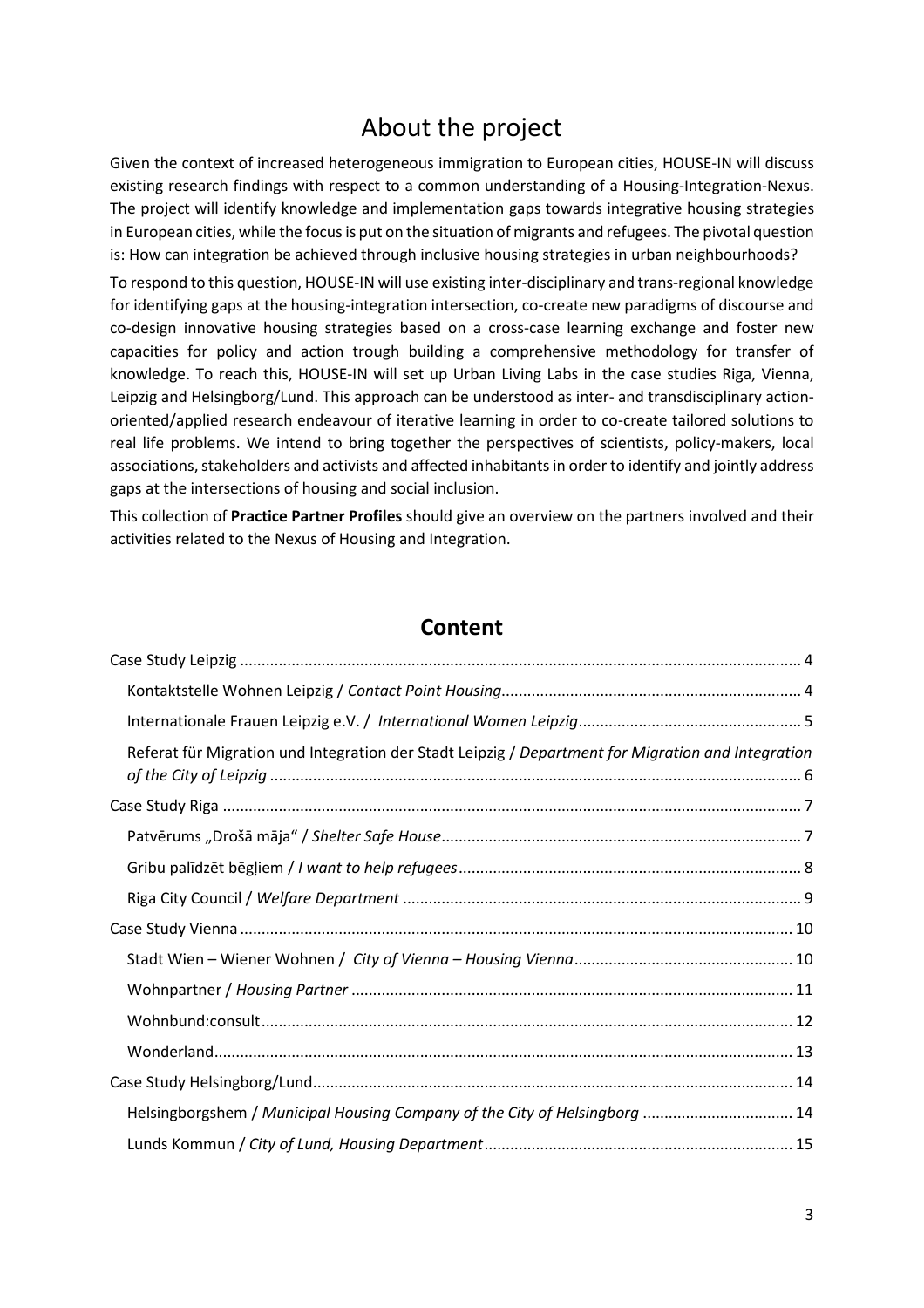### <span id="page-3-0"></span>Case Study Leipzig



#### <span id="page-3-1"></span>Kontaktstelle Wohnen / Contact Point Housing

| <b>Activities</b><br>related to | KW consults and supports refugees in Leipzig with finding a living space since 2016<br>(also region around Leipzig and Northern Saxony).                                                                                                                                                                                                                                                                    |
|---------------------------------|-------------------------------------------------------------------------------------------------------------------------------------------------------------------------------------------------------------------------------------------------------------------------------------------------------------------------------------------------------------------------------------------------------------|
| Housing-<br>Integration-        | The team offers weekly consultation-hours in order to register the housing demand<br>and to inform about self-organised housing seeking process.                                                                                                                                                                                                                                                            |
| <b>Nexus</b>                    | Additionally, they daily scan the housing offers in order to directly facilitate housing<br>and also support communication with landlords and housing formalia, join housing<br>seeking refugees for apartment inspections and moving in.                                                                                                                                                                   |
|                                 | For those having moved to an own living space, they offer housing consultation. So<br>far, they successfully supported around 300 persons per year with moving into<br>their own living space.                                                                                                                                                                                                              |
| <b>Team and</b>                 | 12 part-time team members                                                                                                                                                                                                                                                                                                                                                                                   |
| funding                         | Supporting association: Zusammen e.V. (registered association) which has the aim<br>to fight for adequate housing and solidaric neighbourhoods and, besides running<br>KW, also is in charge of the neighbourhood management in Leipzig-Grünau<br>(Quartiersmanagement Grünau)                                                                                                                              |
|                                 | funding: City of Leipzig, State of Saxony, BAMF - German Federal Office for<br>Migration and Refugees (until 10/21), private donation                                                                                                                                                                                                                                                                       |
| <b>Current</b><br>situation     | The housing market development in Leipzig makes it harder to find flats according<br>to the limits of social welfare for recipients that are within the asylum procedure or<br>acknowledged refugees without an income. So far there are more than 800<br>households on the waiting list for housing, among those 150 severe cases (such as<br>illness, pregnancy, crowded housing, threat of homelessness) |
| Web                             | https://kontaktstelle-wohnen.de                                                                                                                                                                                                                                                                                                                                                                             |
| <b>Contact</b>                  | Richard Werban                                                                                                                                                                                                                                                                                                                                                                                              |
| person for<br><b>HOUSE-IN</b>   | richard.werban@kontaktstelle-<br>wohnen de                                                                                                                                                                                                                                                                                                                                                                  |

[wohnen.de](mailto:richard.werban@kontaktstelle-wohnen.de)

Tel. 049-176-45862670

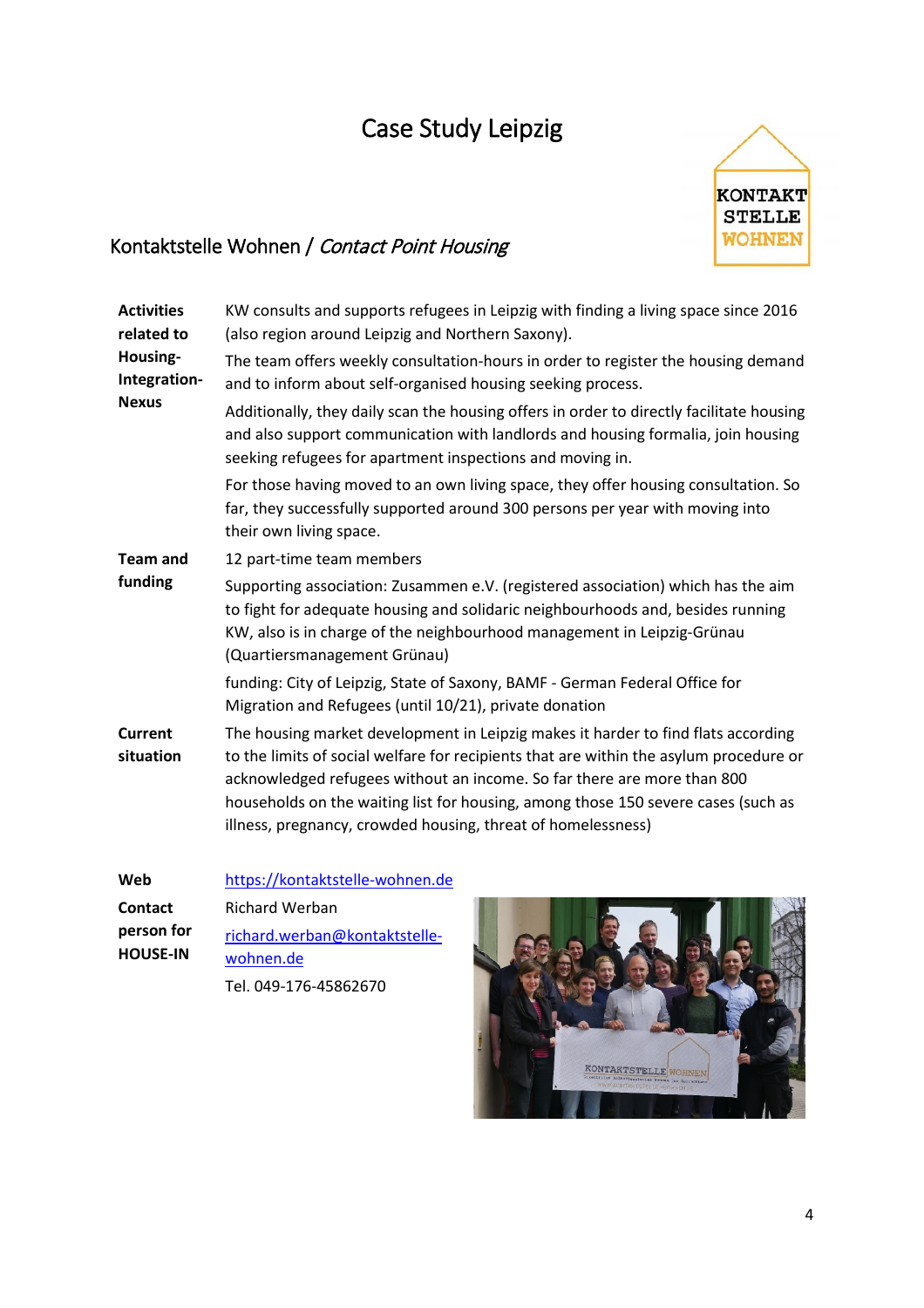#### <span id="page-4-0"></span>Internationale Frauen Leipzig e.V. / International Women Leipzig



Internationale Frauen<br>Leipzig e.V.

| <b>Activities</b><br>related to<br><b>Housing and</b><br>Integration | IF wishes for encounter and dialogue between women of different cultures and<br>origin and wants to foster the understanding of different ways of living and<br>thinking. The team supports self-initiative and personal development of women<br>and organize cultural events (such as lectures, seminars, musical and country-<br>specific evenings). They support, consult and accompany women with or without a<br>migration history in their daily life and especially aim at breaking the isolation and<br>support self-confidence of long-term unemployed women. The team offers<br>consultation regarding various daily life issues, support with welfare applications,<br>paperwork for authorities and translation. They have three offices in the Eastern<br>Leipzig districts Volkmarsdorf and Schönefeld. At every local office, the team<br>organises open meetings for women and men, as well as events and workshops.<br>For larger events the three offices work together and support each other. The<br>Office in Volkmarsdorf is also one of 6 consultation offices for refugees that live in<br>so-called decentral accommodation (not in camps). |
|----------------------------------------------------------------------|----------------------------------------------------------------------------------------------------------------------------------------------------------------------------------------------------------------------------------------------------------------------------------------------------------------------------------------------------------------------------------------------------------------------------------------------------------------------------------------------------------------------------------------------------------------------------------------------------------------------------------------------------------------------------------------------------------------------------------------------------------------------------------------------------------------------------------------------------------------------------------------------------------------------------------------------------------------------------------------------------------------------------------------------------------------------------------------------------------------------------------------------------------------------|
| <b>Team and</b><br>funding                                           | 12 part-time team members with 9 languages spoken (Arabic, German, English,<br>Portuguese, Russian, Spanish, Turkish, Kurdish and Vietnamese); Project-based<br>funding, e.g. from the European Social Fund, Office for Social Affairs/City of Leipzig,<br>and the State of Saxony.                                                                                                                                                                                                                                                                                                                                                                                                                                                                                                                                                                                                                                                                                                                                                                                                                                                                                  |
| <b>Current</b><br>situation                                          | Due to the Covid-19-pandemic, the municipal authorities have been closed to<br>public, so that application procedures and the overall communication was<br>complicated. Except the lockdown phases, IF almost continuously offered personal<br>advice during pandemic times while taking security measures within their office<br>spaces. The association faces a lack of funding for up-to-date technical devices<br>necessary for assuring digital communication formats. The issue of racism affects<br>the work of the team in various ways (individually and experiences of clients).                                                                                                                                                                                                                                                                                                                                                                                                                                                                                                                                                                           |

#### **Web** <https://if-leipzig.de/>

| <b>Contact</b><br>person for<br><b>HOUSE-IN</b> | Anke Kästner, Nelma Hahne, Kátia<br>Oliveira |
|-------------------------------------------------|----------------------------------------------|
|                                                 | E-Mail:<br>anke.kaestner@googlemail.com      |
|                                                 | Phone: 0049-341-6888940                      |

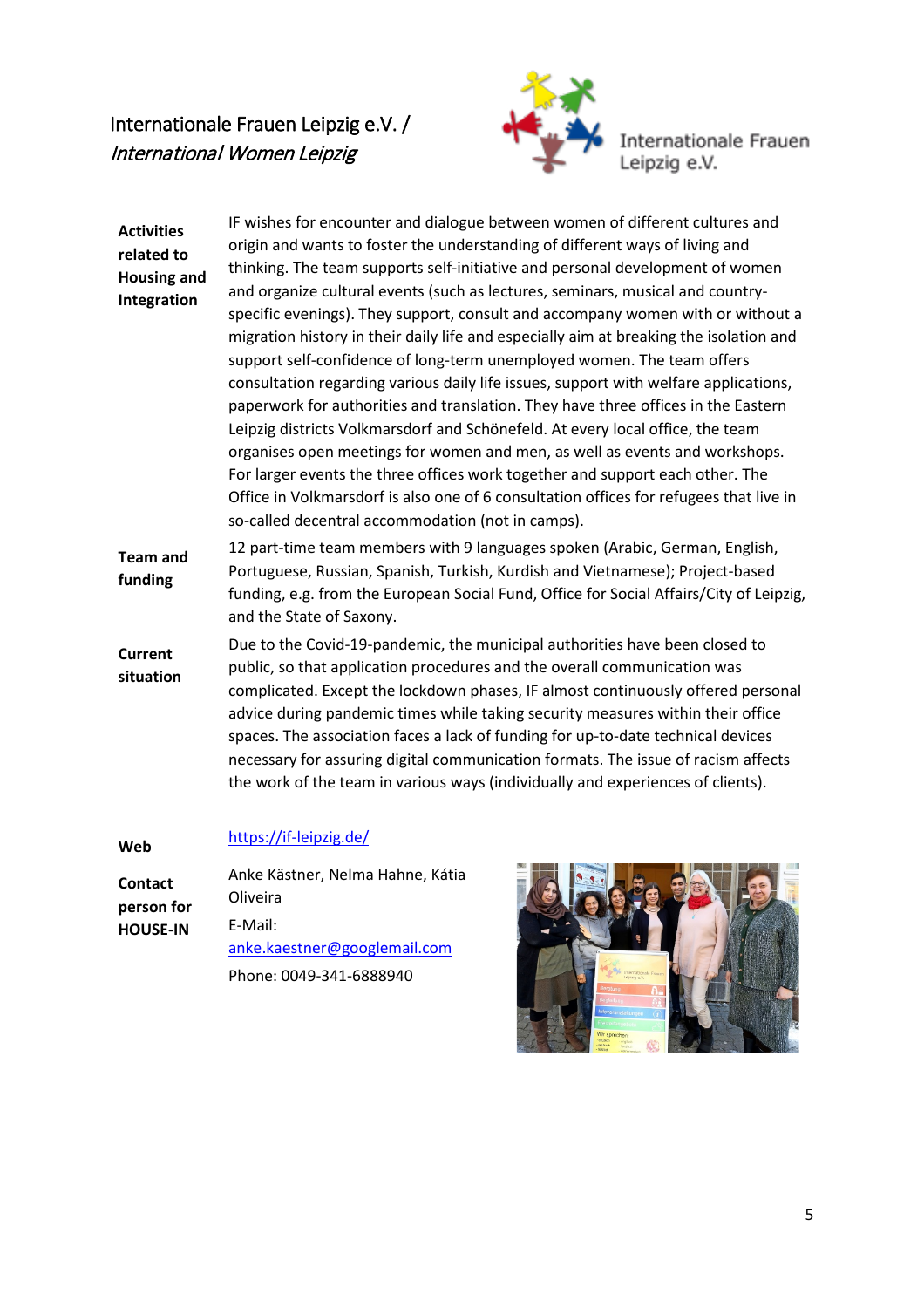#### <span id="page-5-0"></span>Referat für Migration und Integration der Stadt Leipzig / Department for Migration and Integration of the City of Leipzig



#### **Stadt Leipzig**<br>Referat für Migration und Integration

| <b>Activities</b><br>related to<br><b>Housing and</b><br>Integration | The Department for Migration and Integration of the City of Leipzig (ReMI) is in<br>charge of all issues related to inter-cultural life and integration support within the<br>municipality of Leipzig. It aims at enabling and supporting the integration and<br>access to societal life for people with a migrant biography and to work against<br>discrimination. It forms the interface between administration and stakeholders of<br>integration work, thus is part of expert panels and municipal working groups and<br>supports networking and cooperation among different actors. It also runs the<br>information websites on migration and integration and is the main organizer of a<br>citywide event series on interculturalism. ReMi is also in charge of compiling,<br>evaluating and enhancing the municipal concept on integration.                                                                                                                                                                                                                                                                                                                    |
|----------------------------------------------------------------------|-----------------------------------------------------------------------------------------------------------------------------------------------------------------------------------------------------------------------------------------------------------------------------------------------------------------------------------------------------------------------------------------------------------------------------------------------------------------------------------------------------------------------------------------------------------------------------------------------------------------------------------------------------------------------------------------------------------------------------------------------------------------------------------------------------------------------------------------------------------------------------------------------------------------------------------------------------------------------------------------------------------------------------------------------------------------------------------------------------------------------------------------------------------------------|
|                                                                      | The ReMI also runs the City of Leipzig's Welcome Centre, an advice centre for all<br>people with a migration background - regardless of their residence status - who<br>have newly moved to Leipzig or already live in the city. The center offers<br>orientation and counselling sessions in English as part of the Citizens' Office<br>Services, multilingual initial and referral counselling as well as referral to the<br>relevant offices on all important questions of daily life. Visitors receive a list of<br>housing cooperatives, real estate managements, internet portals and shared flats.<br>One is given suggestion to certain companies or websites where we know from<br>experience that people with a migration biography have a better chance of being<br>able to rent a property as well as information about the necessary documents that<br>are usually required by landlords in order to rent a property. The regular and free<br>information events deal, among other things, with the topics of finding a flat and<br>the aspects of renting, as well as about conclusion of a rental agreement and<br>operating costs (incidental costs). |
| <b>Team and</b><br>funding                                           | 14 (full- and part-time) team members with various languages spoken (e. g.<br>German, English, Turkish, Spanish, Arab, Japanese, Italian, Romanian) Funding:<br>municipal budget, state budget, third-party funds                                                                                                                                                                                                                                                                                                                                                                                                                                                                                                                                                                                                                                                                                                                                                                                                                                                                                                                                                     |
| <b>Current</b><br>situation                                          | All staff members are able to work in the office or home office. Counselling is<br>possible via telephone and online tools, events and further meetings take place via<br>online tools, too. The Welcome Centre is open on two days a week, questions are<br>also answered via E-Mail and telephone.                                                                                                                                                                                                                                                                                                                                                                                                                                                                                                                                                                                                                                                                                                                                                                                                                                                                  |
| Web                                                                  | http:www.leipzig.de/integration                                                                                                                                                                                                                                                                                                                                                                                                                                                                                                                                                                                                                                                                                                                                                                                                                                                                                                                                                                                                                                                                                                                                       |
|                                                                      | <b>Welcome Center (English language)</b>                                                                                                                                                                                                                                                                                                                                                                                                                                                                                                                                                                                                                                                                                                                                                                                                                                                                                                                                                                                                                                                                                                                              |
| <b>Contact</b><br>person for<br><b>HOUSE-IN</b>                      | Manuela Andrich, Head of the Department for Migration an Integration and<br>Integration & Migration Officer                                                                                                                                                                                                                                                                                                                                                                                                                                                                                                                                                                                                                                                                                                                                                                                                                                                                                                                                                                                                                                                           |
|                                                                      | E-mail: manuela.andrich@leipzig.de, phone: 0341/1232690                                                                                                                                                                                                                                                                                                                                                                                                                                                                                                                                                                                                                                                                                                                                                                                                                                                                                                                                                                                                                                                                                                               |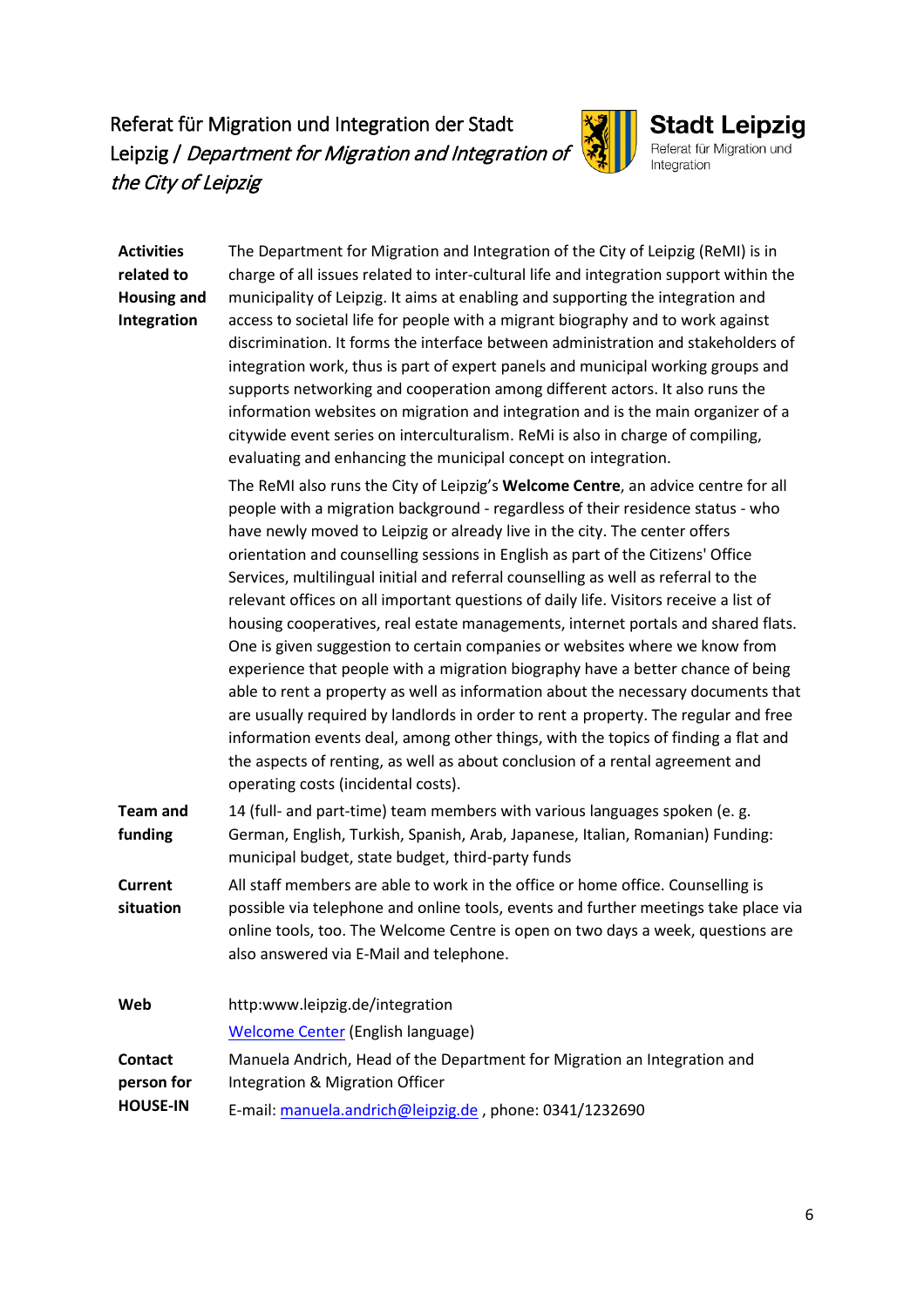## Case Study Riga

#### <span id="page-6-1"></span><span id="page-6-0"></span>Patvērums "Drošā māja" / Shelter Safe House



| <b>Activities</b><br>related to<br><b>Housing and</b><br>Integration | PDM offers advise services to asylum seekers, refugees and persons granted<br>subsidiary protection status that often includes assistance in finding and securing<br>housing. PDM offers a flat that can be used by clients as transitional housing<br>after residing in asylum center. |
|----------------------------------------------------------------------|-----------------------------------------------------------------------------------------------------------------------------------------------------------------------------------------------------------------------------------------------------------------------------------------|
| <b>Team and</b>                                                      | 52 team members (4 full time, others hour time)                                                                                                                                                                                                                                         |
| funding                                                              | Funding: Asylum, Migration and Integration Fund of the EU; Erasmus+; private<br>donation                                                                                                                                                                                                |
| Current<br>situation                                                 | PDM continues its programmes and projects during the pandemic, most of the<br>consultation work is moved online.                                                                                                                                                                        |
| Web                                                                  | https://www.patverums-dm.lv/en/home                                                                                                                                                                                                                                                     |
| Contact                                                              | Gunta Vīksne                                                                                                                                                                                                                                                                            |
| person for                                                           | gunta.viksne@gmail.com                                                                                                                                                                                                                                                                  |
| <b>HOUSE-IN</b>                                                      | Tel. +371 2918 0450                                                                                                                                                                                                                                                                     |

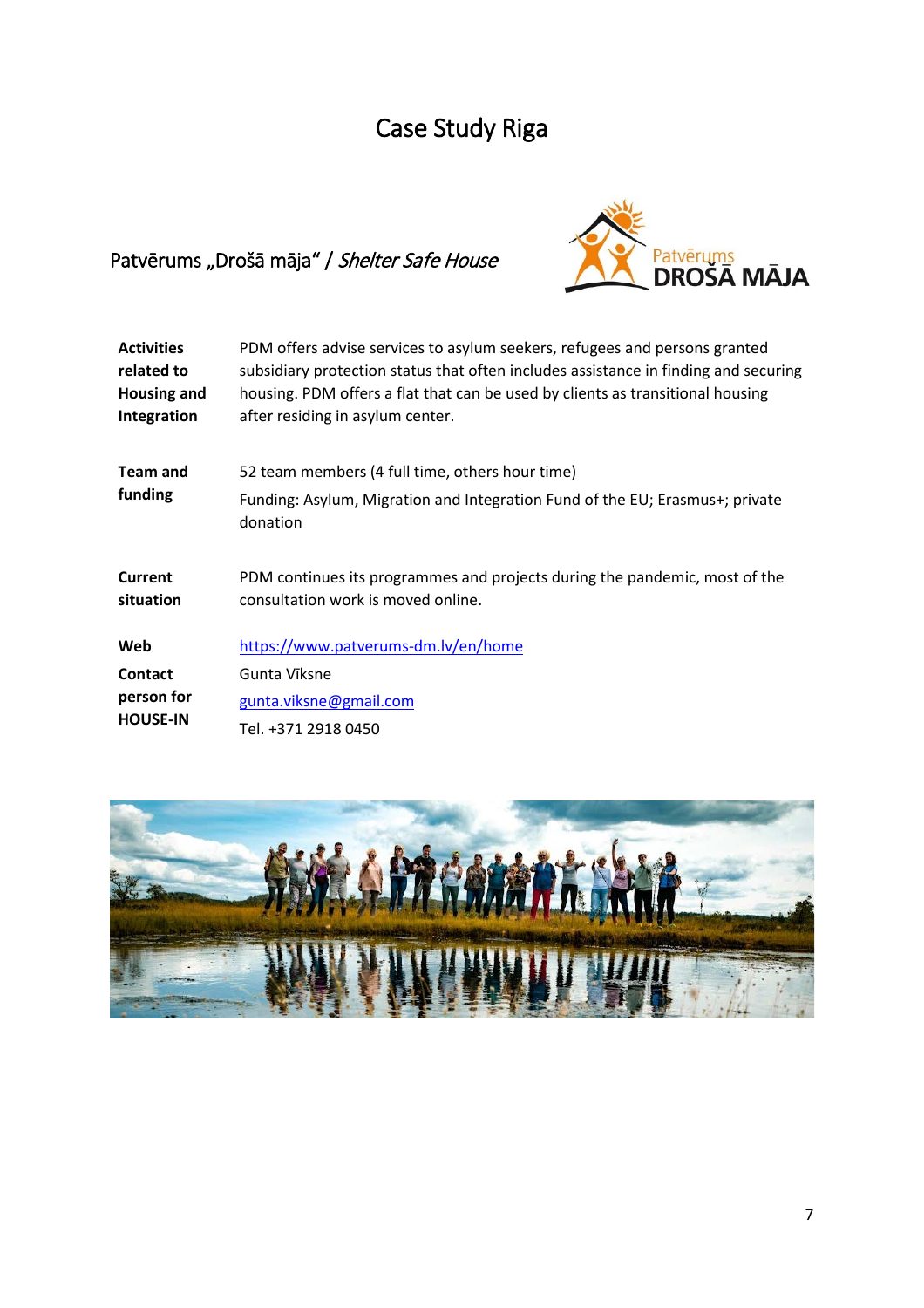

#### <span id="page-7-0"></span>Gribu palīdzēt bēgļiem / I want to help refugees

| <b>Activities</b><br>related to<br><b>Housing and</b><br>Integration | GPB gives practical, immediate and voluntary assistance to refugees, asylum<br>seekers and persons with alternative status in integrating economically, socially<br>and culturally based on the identified needs. GPB assists in finding<br>accommodation and covers urgent expenses to refugees in difficulty, including<br>the initial utility payments and rent before a person can recieve financial aid<br>from municipality. In the past GPB also has provided rental assurance to<br>landlords. |
|----------------------------------------------------------------------|--------------------------------------------------------------------------------------------------------------------------------------------------------------------------------------------------------------------------------------------------------------------------------------------------------------------------------------------------------------------------------------------------------------------------------------------------------------------------------------------------------|
| <b>Team and</b>                                                      | 2 full-time team members, 30 volunteers                                                                                                                                                                                                                                                                                                                                                                                                                                                                |
| funding                                                              | Private donations, an UNHCR project                                                                                                                                                                                                                                                                                                                                                                                                                                                                    |
| Current                                                              | GPB assists in finding housing amidst Covid-19 conditions and finding quarantine                                                                                                                                                                                                                                                                                                                                                                                                                       |
| situation                                                            | spaces for refugees who are returned from other countries.                                                                                                                                                                                                                                                                                                                                                                                                                                             |
| Web                                                                  | https://gribupalidzetbegliem.lv/<br>https://www.facebook.com/GPBegliem/<br>https://www.facebook.com/groups/www.gribupalidzetbegliem.lv/about/                                                                                                                                                                                                                                                                                                                                                          |
| Contact                                                              | Evija Strupiša                                                                                                                                                                                                                                                                                                                                                                                                                                                                                         |
| person for                                                           | evija@gribupalidzetbegliem.lv                                                                                                                                                                                                                                                                                                                                                                                                                                                                          |
| <b>HOUSE-IN</b>                                                      | Tel. +371 28109349                                                                                                                                                                                                                                                                                                                                                                                                                                                                                     |

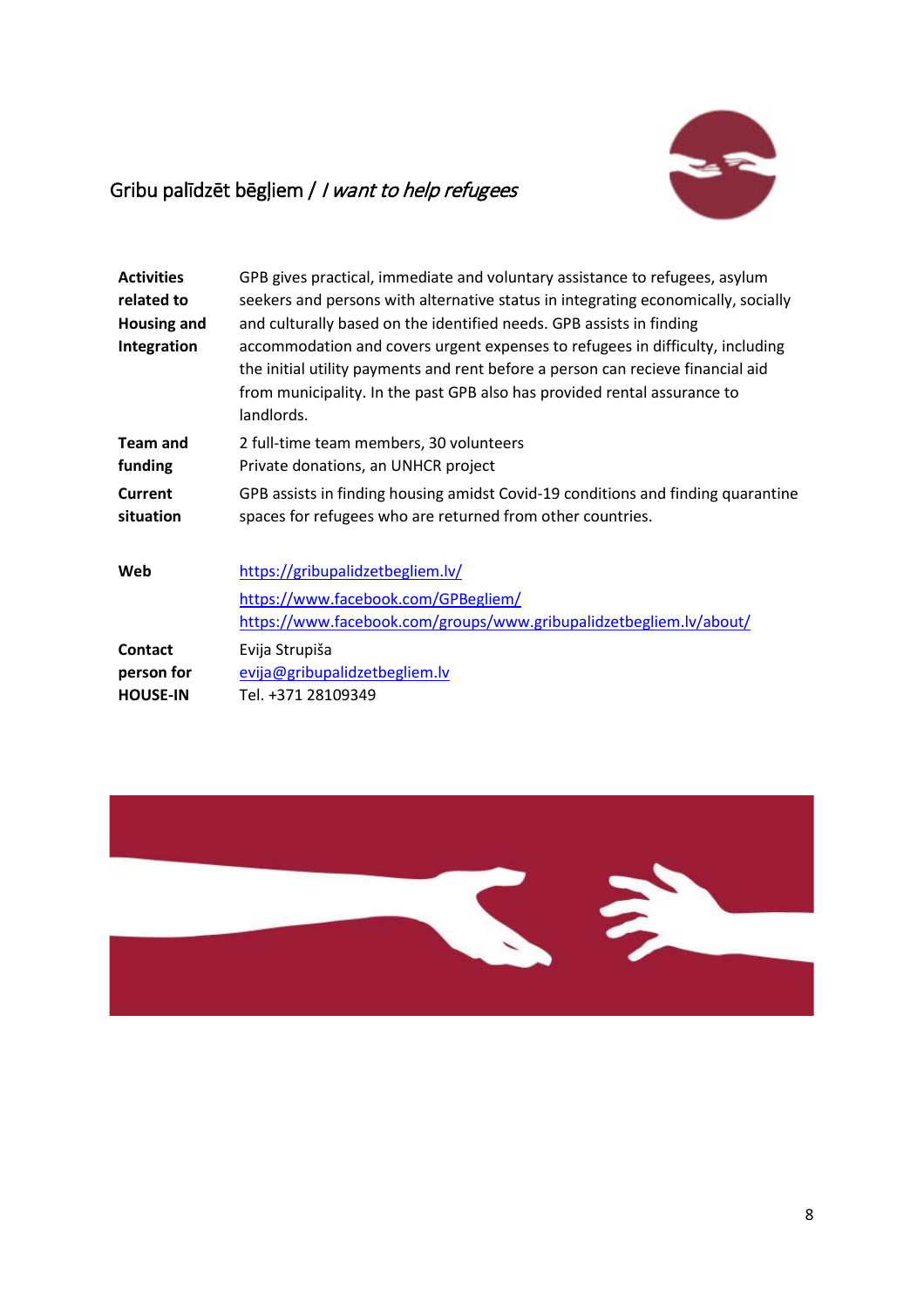#### <span id="page-8-0"></span>Riga City Council / Welfare Department



| <b>Activities</b>    | WD oversees municipal social policy, administers financial (rent) support for                                                                                                                                                                                                                                                                             |
|----------------------|-----------------------------------------------------------------------------------------------------------------------------------------------------------------------------------------------------------------------------------------------------------------------------------------------------------------------------------------------------------|
| related to           | refugees and persons with alternative status, and manages social housing                                                                                                                                                                                                                                                                                  |
| <b>Housing and</b>   | requests. WD also oversees shelters and social services to third country nationals                                                                                                                                                                                                                                                                        |
| Integration          | in-risk-of-poverty.                                                                                                                                                                                                                                                                                                                                       |
| <b>Team and</b>      | 69 full-time team members                                                                                                                                                                                                                                                                                                                                 |
| funding              | Funding (rent support): Ministry of Welfare                                                                                                                                                                                                                                                                                                               |
| Current<br>situation | Due to Covid-19 pandemic WD has increased housing space in shelters to reduce<br>the risk of outbreaks. There are plans to use the European Recovery and<br>Resilience Facility to improve quality of social housing stock. Budget for 2021<br>includes funds for the renovation of three municipal social buildings that<br>combine more than 200 flats. |
| Web                  | https://ld.riga.lv/lv/                                                                                                                                                                                                                                                                                                                                    |
| Contact              | Aldis Strapcāns                                                                                                                                                                                                                                                                                                                                           |
| person for           | Aldis.Strapcans@riga.lv                                                                                                                                                                                                                                                                                                                                   |
| <b>HOUSE-IN</b>      | Tel. +371 67105373                                                                                                                                                                                                                                                                                                                                        |

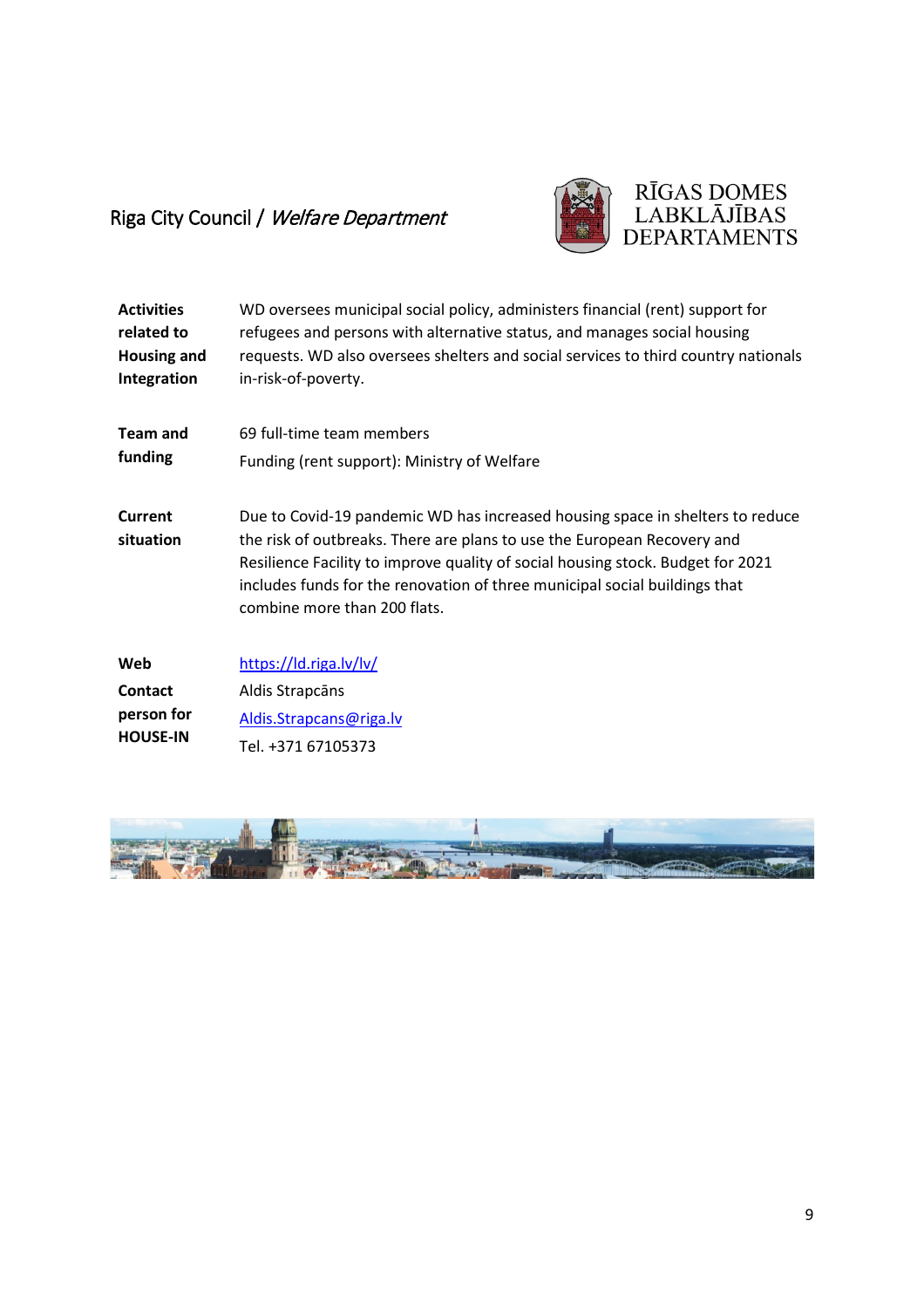### Case Study Vienna

#### <span id="page-9-1"></span><span id="page-9-0"></span>Stadt Wien – Wiener Wohnen / City of Vienna – Housing Vienna



| <b>Activities</b><br>related to<br><b>Housing and</b><br>Integration | Wiener Wohnen is a subsidiary of the City of Vienna. With approx. 220,000 flats,<br>it is the largest municipal property management company in Europe. Wiener<br>Wohnen manages, renovates and operates Vienna's municipal housing estates,<br>called "Gemeindewohnungen" (community flats).                                     |
|----------------------------------------------------------------------|----------------------------------------------------------------------------------------------------------------------------------------------------------------------------------------------------------------------------------------------------------------------------------------------------------------------------------|
|                                                                      | Gemeindewohnungen are characterised by affordable rents and open-ended<br>tenancy agreements. In addition, no commission and, for the most part, no<br>personal funds are required. The flats are allocated according to personal status.<br>This means that a maximum of one apartment may be allocated per eligible<br>person. |
|                                                                      | However, in order to be entitled to a Gemeindewohnung, one must have had<br>one's main residence in Vienna for at least 2 years and be an Austrian citizen (or<br>a citizen of an EU/EEA country/Switzerland, or have a status as a recognised<br>refugee).                                                                      |
| <b>Team and</b><br>funding                                           | Wiener Wohnen, as an undertaking of the City of Vienna, is not a commercial<br>enterprise, but an operationally managed service; it employs employees of the<br>City of Vienna and its budget appears in the municipalities budget. It employs<br>4500 people.                                                                   |
| <b>Current</b><br>situation                                          | Due to the pandemic, Wiener Wohnen offers its tenants who are in financial<br>difficulties to pay their rent in part instalments.                                                                                                                                                                                                |
| Web                                                                  | https://www.wienerwohnen.at/                                                                                                                                                                                                                                                                                                     |
| Contact                                                              | Dr. Julia Girardi-Hoog                                                                                                                                                                                                                                                                                                           |
| person for<br><b>HOUSE-IN</b>                                        | julia.girardi-hoog@wien.gv.at                                                                                                                                                                                                                                                                                                    |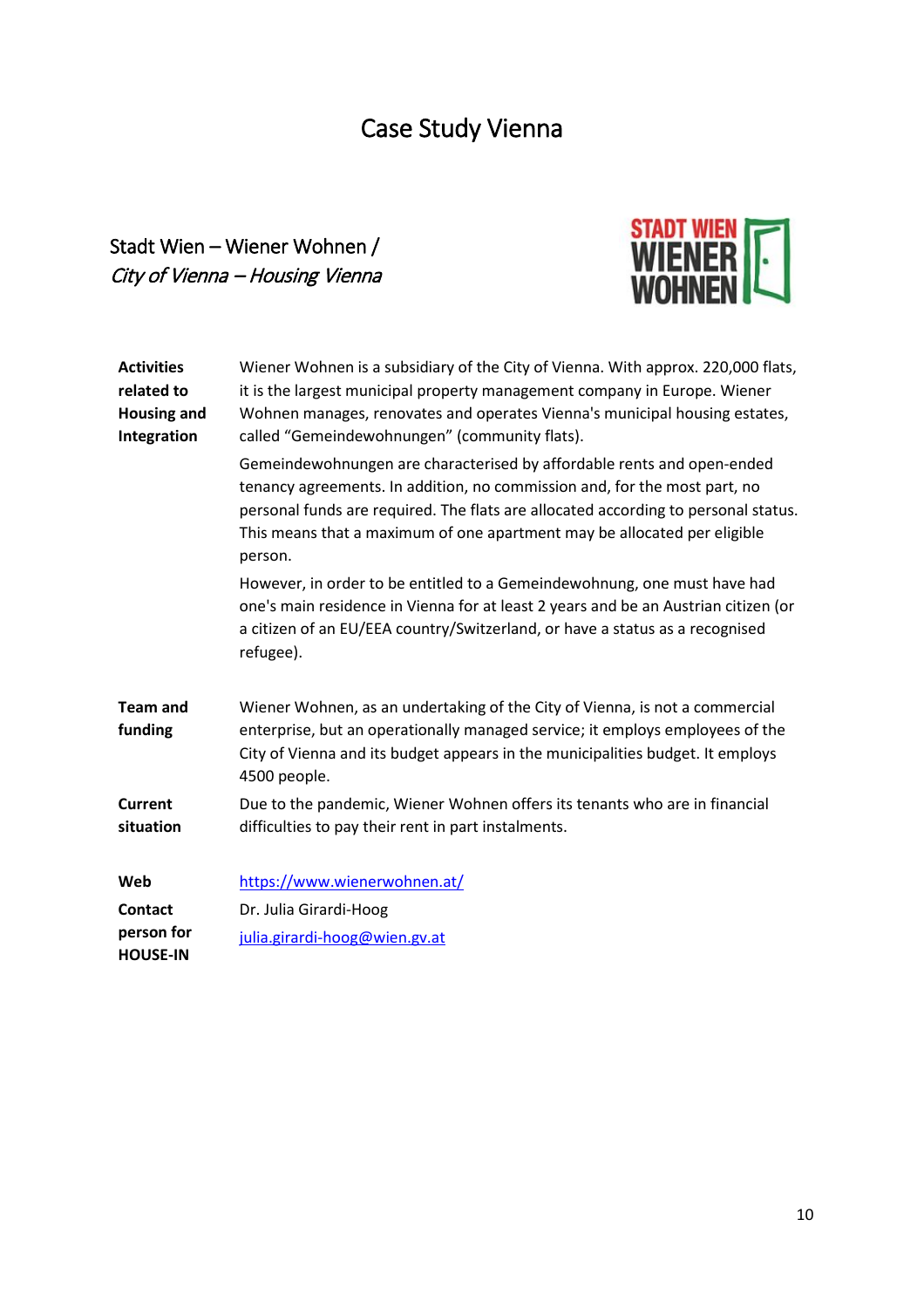#### <span id="page-10-0"></span>Wohnpartner / Housing Partner



Für die<br>
Stadt Wien

| <b>Activities</b><br>related to<br><b>Housing and</b><br>Integration | Wohnpartner was founded in 2010 as part of Wohnservice Wien (a subsidiary of<br>the City of Vienna). The organisation helps Vienna's municipal housing<br>(Gemeindebau) with social work to improve housing quality, promote active<br>participation in the residents' living environment and provides professional<br>support on issues of living together. They emphasise inclusiveness, participation,<br>empowerment and diversity. |
|----------------------------------------------------------------------|-----------------------------------------------------------------------------------------------------------------------------------------------------------------------------------------------------------------------------------------------------------------------------------------------------------------------------------------------------------------------------------------------------------------------------------------|
|                                                                      | The services offered by wohnpartner include community work, conflict<br>mediation and networking. The offers of wohnpartner are to be taken up<br>voluntarily by the residents. In this sense, it is not about providing or finding a<br>solution from outside, but about promoting personal responsibility and<br>supporting residents to contribute to solving their problems and implementing<br>their interests themselves.         |
|                                                                      | wohnpartner engages in intensive networking with various cooperation partners<br>- first and foremost with Wiener Wohnen. The organisation also networks with<br>other social institutions. Furthermore, it communicates with the City of Vienna as<br>a client and with supra-regional cooperation partners, such as educational<br>institutions.                                                                                      |
| <b>Team and</b><br>funding                                           | Wohnpartner employees over 150 employees.                                                                                                                                                                                                                                                                                                                                                                                               |
| Current<br>situation                                                 | Due to Covid-19, the wohnpartner locations are currently closed for personal<br>consultations. However, counselling is still possible by phone and staff members<br>are also working on site.                                                                                                                                                                                                                                           |
| Web<br><b>Contact</b><br>person for<br><b>HOUSE-IN</b>               | https://wohnpartner-wien.at<br>Nora Batelka<br>+43(0)1 24 503-21082<br>nora.batelka@wohnpartner-wien.at                                                                                                                                                                                                                                                                                                                                 |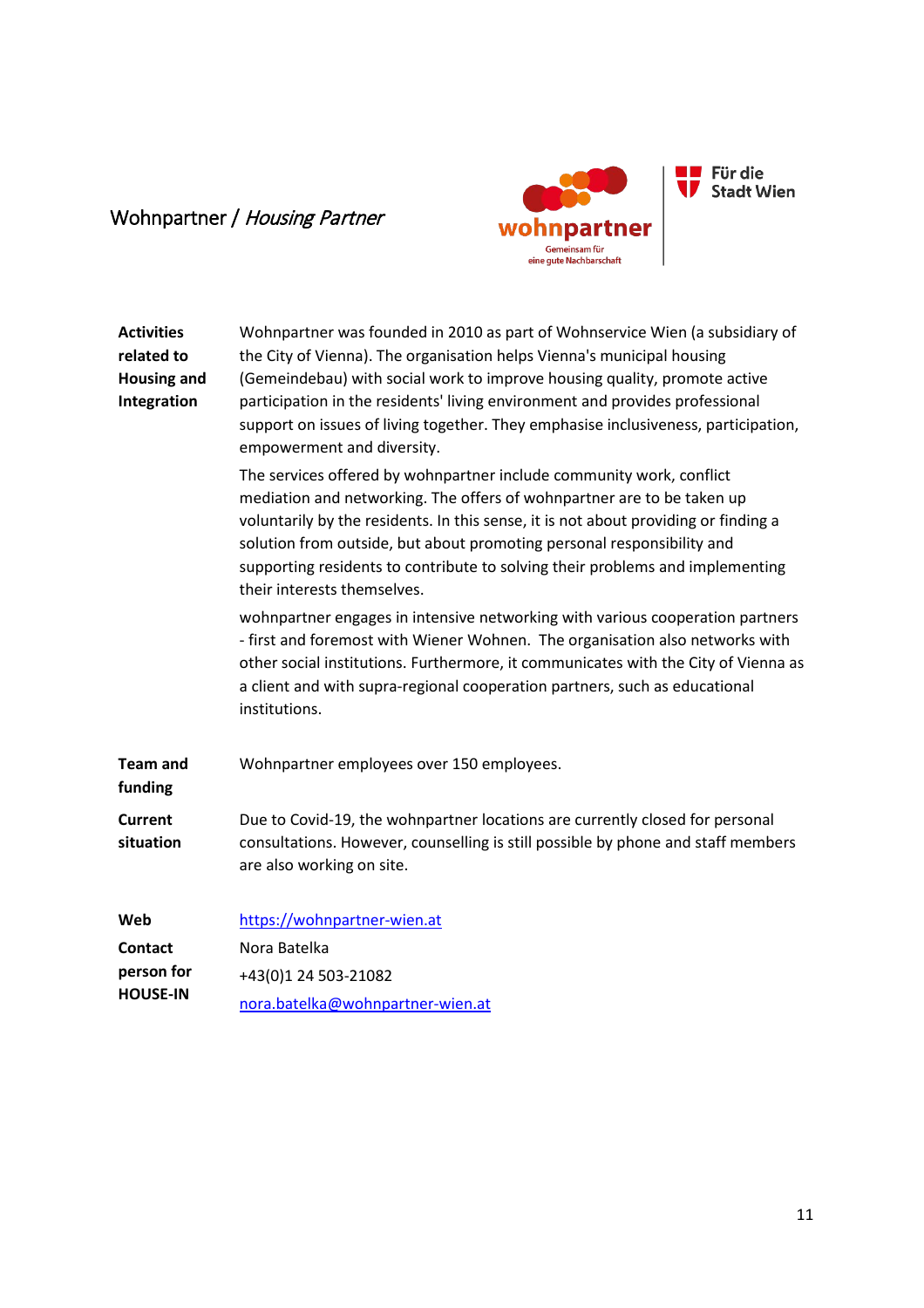#### <span id="page-11-0"></span>Wohnbund:consult

# wohnbund:consult

Büro für Stadt.Raum.Entwicklung

| <b>Activities</b>  | Wohnbund: consult exists as a research and consulting agency for innovative                                                                                                                                                                                                                                                                                                                    |
|--------------------|------------------------------------------------------------------------------------------------------------------------------------------------------------------------------------------------------------------------------------------------------------------------------------------------------------------------------------------------------------------------------------------------|
| related to         | housing, social planning and urban development.                                                                                                                                                                                                                                                                                                                                                |
| <b>Housing and</b> | Wohnbund work on current urban and housing issues within the framework of                                                                                                                                                                                                                                                                                                                      |
| Integration        | applied research, development and planning.                                                                                                                                                                                                                                                                                                                                                    |
|                    | They design and accompany housing policy initiatives, innovative housing projects<br>and urban development processes with expert knowledge. Among other things,<br>they develop innovative housing programmes, positioning ideas, utilisation<br>concepts, concepts for social infrastructure and target group identification. They<br>accompany participation processes and conduct research. |
| <b>Team and</b>    | 7 team members.                                                                                                                                                                                                                                                                                                                                                                                |
| funding            | Since 2019, wohnbund: consult has been a registered cooperative                                                                                                                                                                                                                                                                                                                                |
| Current            | There are no known major restrictions due to Covid-19. Services are still available                                                                                                                                                                                                                                                                                                            |
| situation          | in person or via online meeting.                                                                                                                                                                                                                                                                                                                                                               |
| Web                | https://wohnbund.at                                                                                                                                                                                                                                                                                                                                                                            |
| <b>Contact</b>     | <b>Ernst Gruber</b>                                                                                                                                                                                                                                                                                                                                                                            |
| person for         | ernst.gruber@wohnbund.at                                                                                                                                                                                                                                                                                                                                                                       |
| <b>HOUSE-IN</b>    | 01/5220119                                                                                                                                                                                                                                                                                                                                                                                     |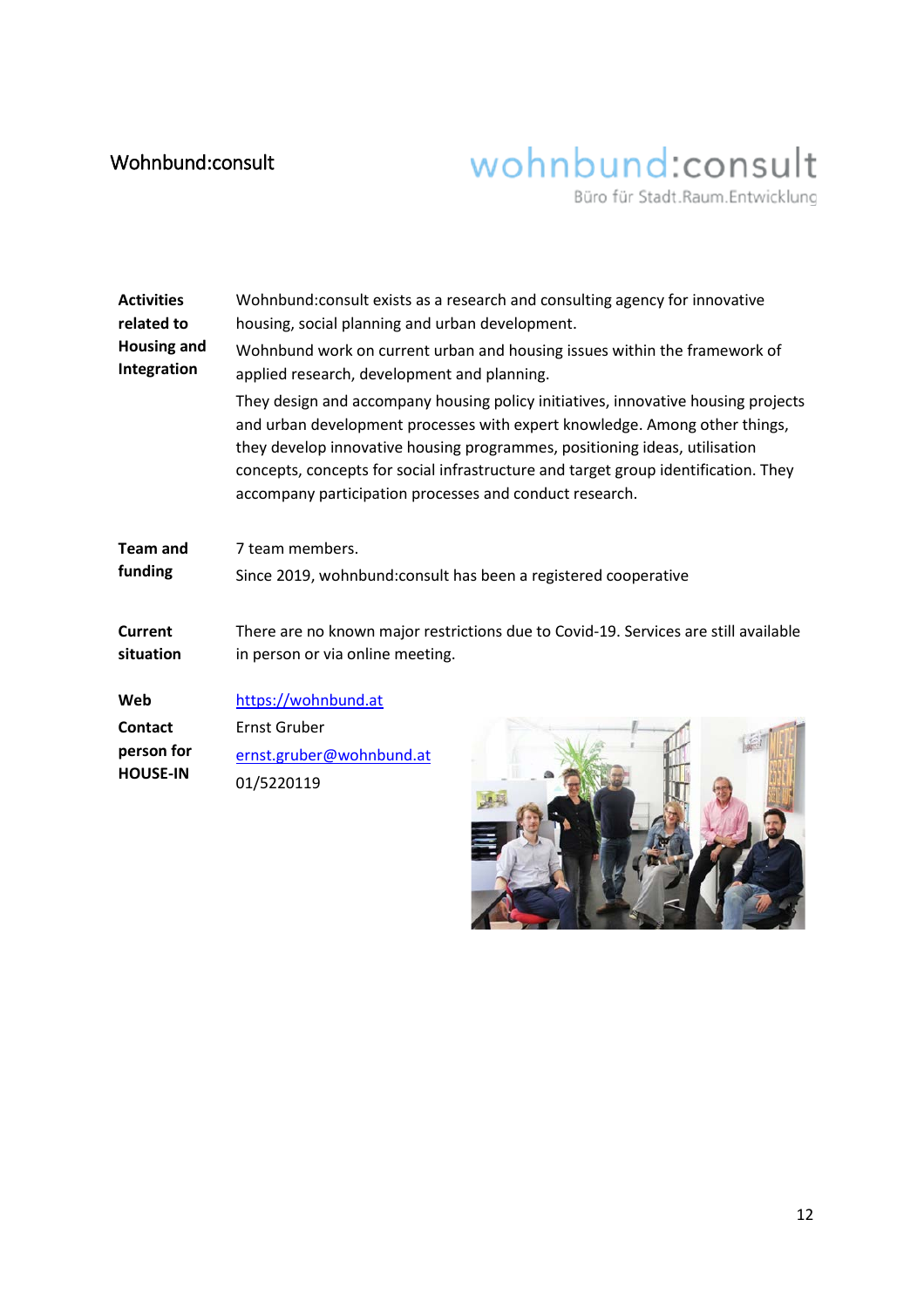#### <span id="page-12-0"></span>Wonderland



| <b>Activities</b><br>related to<br><b>Housing and</b><br>Integration | Wonderland provides a communication and exchange platform between<br>European practitioners. The network conducts research, realises co-creation<br>workshops, publishes findings and results, organises public screenings,<br>discussions and other events to involve non-professionals and<br>to stimulate discourse.<br>For House-In, Wonderland would take on the role of communication &<br>dissemination partner. With their public film screenings "Movies in Wonderland", |
|----------------------------------------------------------------------|-----------------------------------------------------------------------------------------------------------------------------------------------------------------------------------------------------------------------------------------------------------------------------------------------------------------------------------------------------------------------------------------------------------------------------------------------------------------------------------|
|                                                                      | Wonderland brings architectural and urban planning topics to the public.                                                                                                                                                                                                                                                                                                                                                                                                          |
| <b>Team and</b><br>funding                                           | Wonderland is an independent NGO established in 2004. Association members<br>come from many different European countries. Their backgrounds are<br>contemporary architecture and urbanism, culture, arts, politics, economy,<br>science and other practice backgrounds.                                                                                                                                                                                                           |
| Current<br>situation                                                 | There are no known major restrictions due to Covid-19, though many in person<br>activities were canceled or taken online.                                                                                                                                                                                                                                                                                                                                                         |
| Web                                                                  | https://wonderland.cx/                                                                                                                                                                                                                                                                                                                                                                                                                                                            |
| Contact<br>person for<br><b>HOUSE-IN</b>                             | Marlene Rutzendorfer<br>m.rutzendorfer@gmail.com                                                                                                                                                                                                                                                                                                                                                                                                                                  |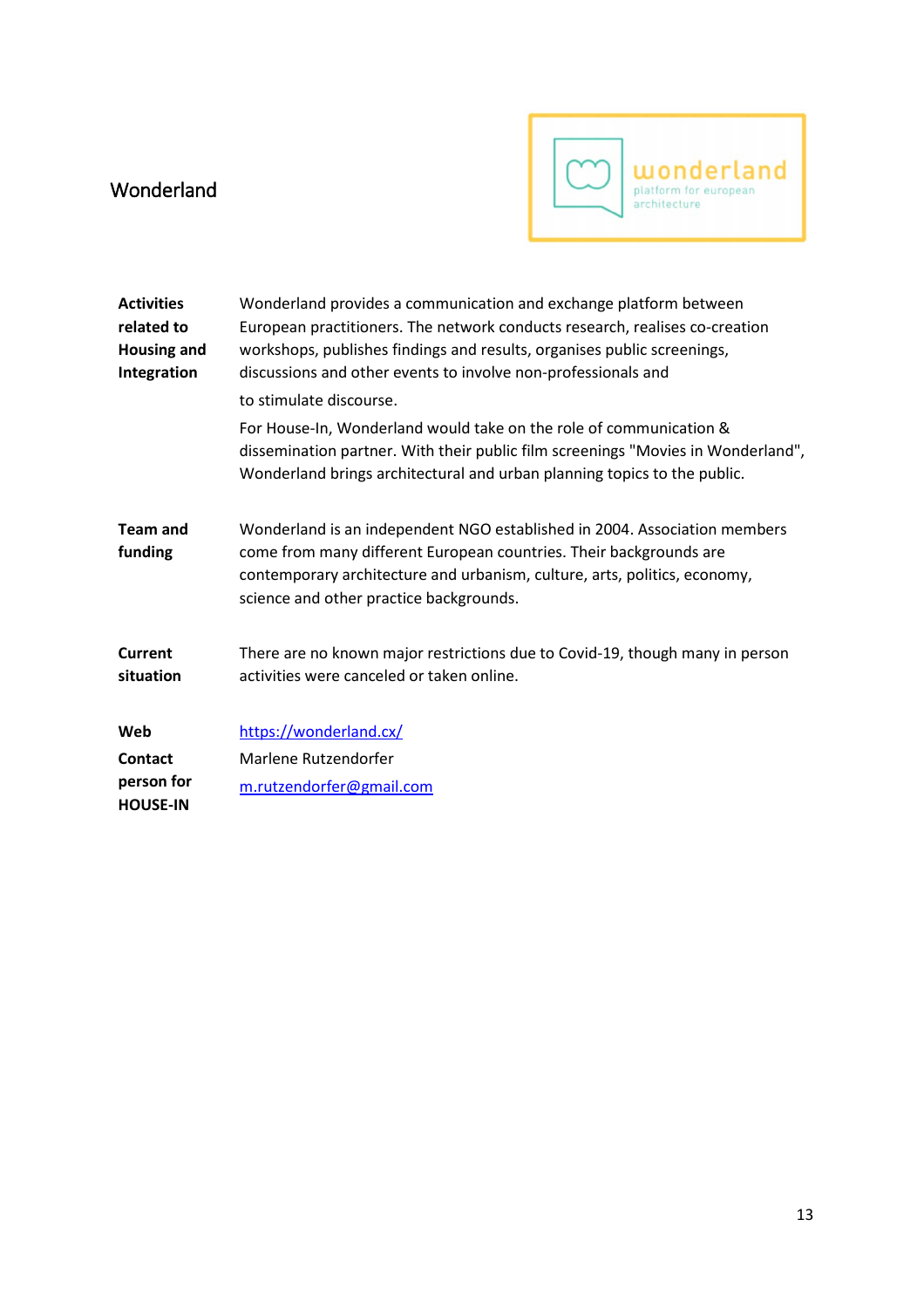## <span id="page-13-0"></span>Case Study Helsingborg/Lund

#### <span id="page-13-1"></span>Helsingborgshem / Municipal Housing Company of the City of Helsingborg



| <b>Activities</b><br>related to<br><b>Housing and</b><br>Integration | Helsingborgshem is a public housing corporation owned by the City of<br>Helsingborg. With more than 12,000 rental apartments in 31 residential areas,<br>they are the main player in the Helsingborg housing market. Approximately one<br>in every five residents of Helsingborg lives in one of the properties.<br>Helsingborgshem offers a wide range of homes for customers with different<br>preferences and needs. They have ordinary apartments of various sizes and<br>designs, townhouses, student rooms, senior housing and collective housing. In<br>addition to homes, they also rent out premises that can contain anything from<br>health centres and businesses to preschools and companies.                                                                                                                                                                                                                                                                                                                                                             |
|----------------------------------------------------------------------|------------------------------------------------------------------------------------------------------------------------------------------------------------------------------------------------------------------------------------------------------------------------------------------------------------------------------------------------------------------------------------------------------------------------------------------------------------------------------------------------------------------------------------------------------------------------------------------------------------------------------------------------------------------------------------------------------------------------------------------------------------------------------------------------------------------------------------------------------------------------------------------------------------------------------------------------------------------------------------------------------------------------------------------------------------------------|
|                                                                      | Project SÄLLBO "Less loneliness, more integration": Known as SällBo, from the<br>Swedish words sällskap (companionship) and bo (living), this unique, social living<br>project brings senior citizens and young adults together to reduce loneliness and<br>promote integration across generations and cultural backgrounds. Residents in<br>31 of the 51 apartments at Brigadgatan 4A are senior citizens over 70 years old.<br>The rest are young adults between the ages of 18 and 25, half of whom have<br>recently arrived in Sweden, without their parents. Some of the residents live<br>alone after having lost their partners to old age. And while they each have their<br>own private apartments, they have all chosen to live here for the chance to share<br>quality time with their neighbours. They also organise regular activities in the<br>generous common areas which include e.g. a shared living room, four shared<br>kitchens, an arts and crafts studio, a library, a yoga room and outdoor social<br>areas. VIDEO on SÄÄLBÖ (youtube, 5 min.) |
| Team/<br>funding                                                     | Team for SällBo companion housing: 2 members - 1 host working 100% in the<br>house and 1 project manager of the concept.                                                                                                                                                                                                                                                                                                                                                                                                                                                                                                                                                                                                                                                                                                                                                                                                                                                                                                                                               |
| <b>Current</b><br>situation                                          | The situation in SällBo is at a normal level (2 February 2022), regarding<br>socialisation between the tenants and their use of the common spaces but there<br>are still restrictions for outside visits as, study visits, media, etc.                                                                                                                                                                                                                                                                                                                                                                                                                                                                                                                                                                                                                                                                                                                                                                                                                                 |
| Web                                                                  | General Information: https://www.helsingborgshem.se/om-oss/about-us<br>Information: https://h22.se/en/initiators/helsingborgshem/<br>Information on Access to Housing and Rental policy:<br>https://www.helsingborgshem.se/sok-ledigt/in-english                                                                                                                                                                                                                                                                                                                                                                                                                                                                                                                                                                                                                                                                                                                                                                                                                       |
| Contact<br>person for<br><b>HOUSE-IN</b>                             | Dragana Curovic: Dragana.Curovic@helsingborgshem.se                                                                                                                                                                                                                                                                                                                                                                                                                                                                                                                                                                                                                                                                                                                                                                                                                                                                                                                                                                                                                    |